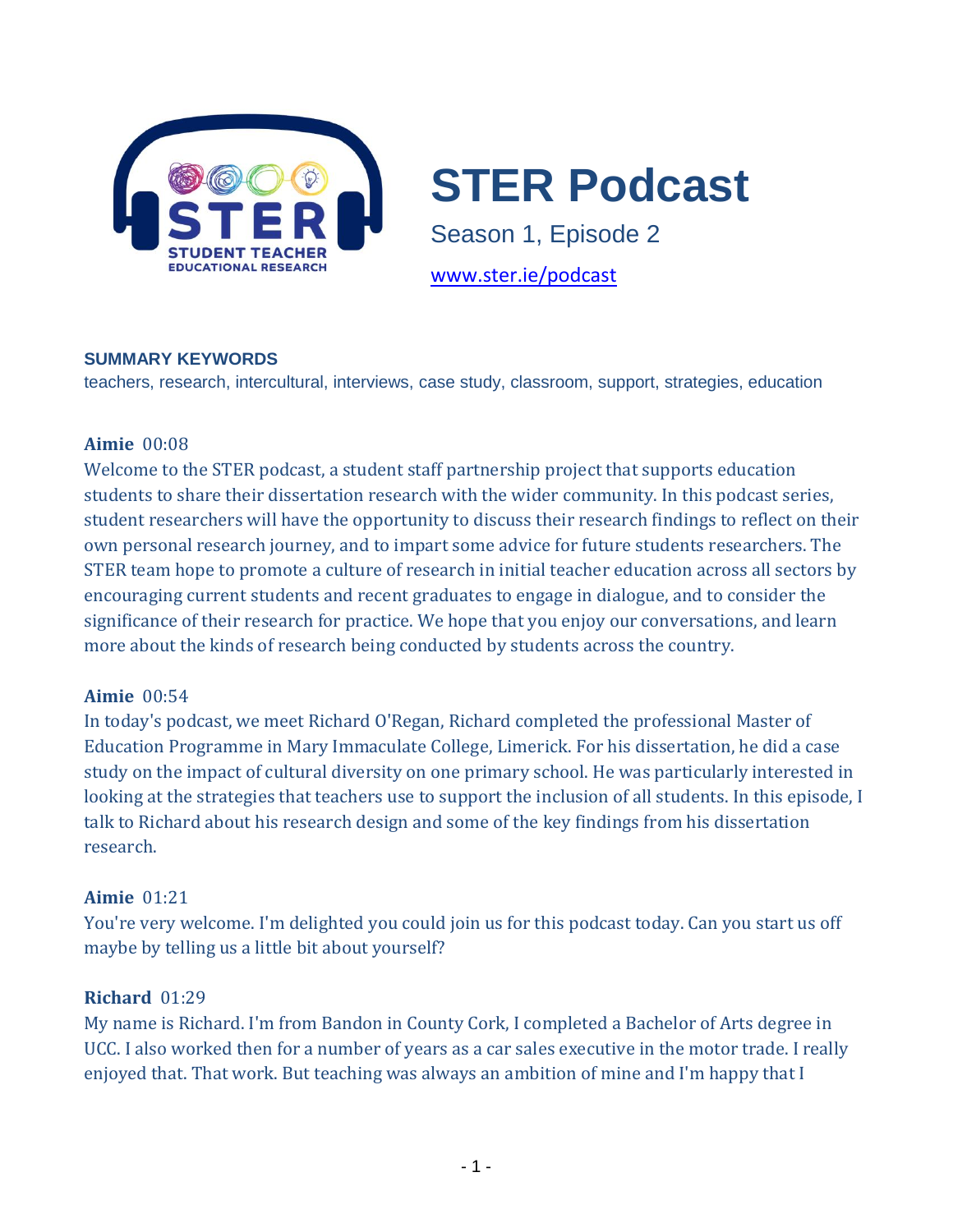fulfilled that ambition when I completed the PME, the professional masters of education in Mary Immaculate College between 2016 and 2018.

#### **Aimie** 02:00

Okay, can you tell me a little bit about your research.

#### **Richard** 02:04

I carried out a case study which looked at the impact intercultural diversity had on a school in the past 20 years in Ireland, and I suppose, having done history, in UCC, I had an interest in that area, and I would have seen that Ireland was synonymous with immigration for many years. And, you know, in the last 20 years, immigration has really skyrocketed in this country. And I think that just from even talking to people, teachers, that one of the sectors that was most affected by that immigration was the education sector. So I took an interest in this area, and I wanted to find out more, I suppose I was curious to find out how teachers managed issues of intercultural diversity. You know, it was, especially in the early time, it was a it was a new, completely new thing for many teachers, they hadn't had to have dealt with this before. So I just wanted to see and learn about the strategies that they implemented. And the how those strategies changed or maybe developed over the that 20 year period.

#### **Aimie** 03:18

Okay, so how did you go about this? What did you do?

#### **Richard** 03:21

So I went down the road of a case study, as I say, I just I suppose I thought about it. And I was considering interviewing teachers from all over. But I just felt that because I was looking at how things changed over a time period, I felt like a case study of one particular school would really help with that, because I would be able to speak with teachers that were there from the very start and are still there now. I would be able to speak with teachers who were just there at that time, and also teachers that are currently there. So I'd really be able to get a good understanding of how things developed how things were, how they developed and how they are now, by doing a case study. I interviewed retired teachers, I interviewed current teachers and teachers, as I say, that had been there right through this period. And it I suppose it really went well, the interviews I thought it was very well.

## **Aimie** 04:13

So what did you find?

#### **Richard** 04:14

The big thing I found from all the interviewees was that English was a big problem. And this was reflected in the literature in Ireland and internationally, that it was a big problem, especially new pupils coming in, that had no English. And it was it was a problem for them. So I found that many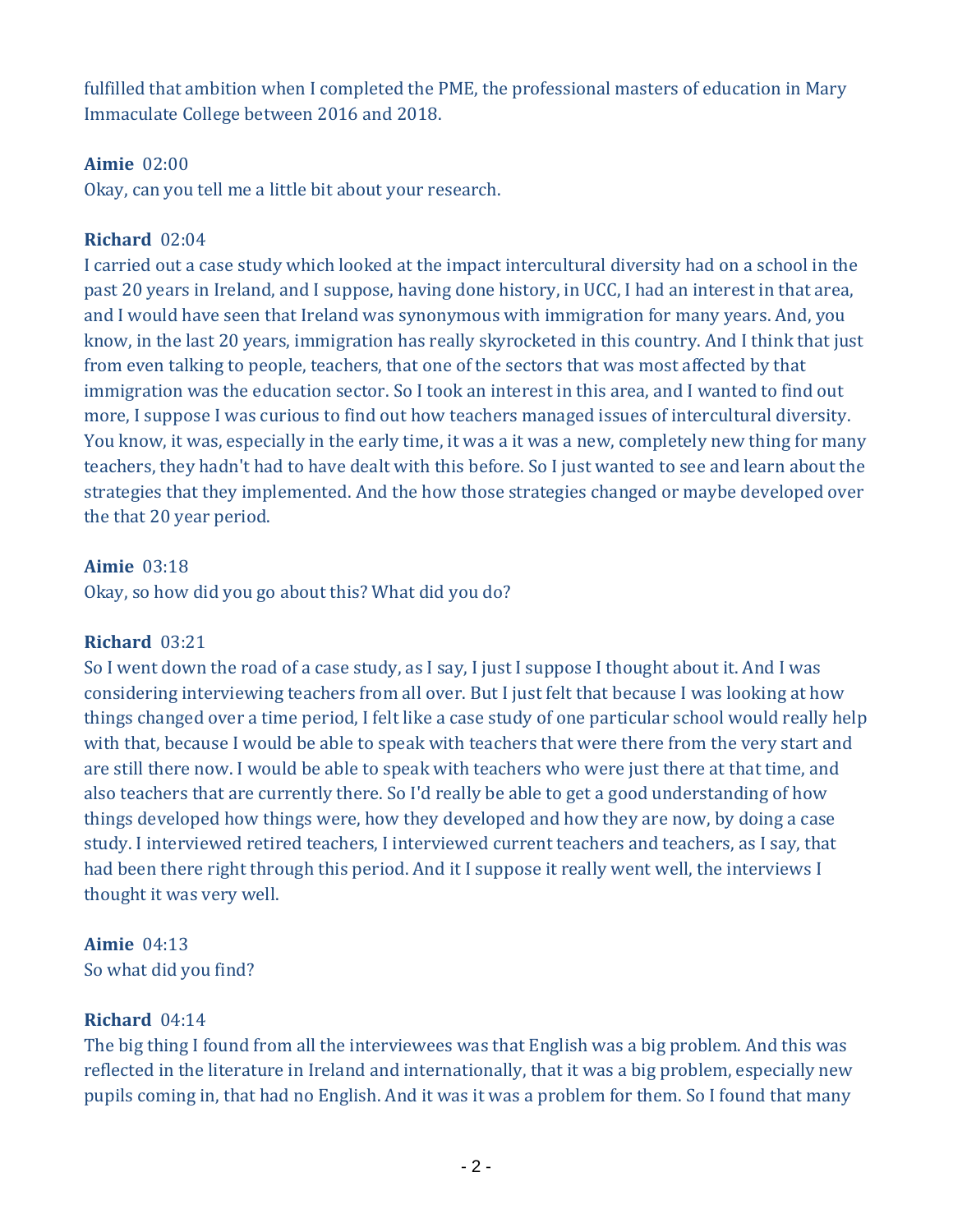of the teachers they said to deal with this, yes, they immerse the children in English as best as they could, but they also used the child's own language, maybe to get them to read in their own language to write in their own language, and to talk in their own language because they felt that by doing that the child would be comfortable doing that and they'd get an appreciation of literature and just develop as well because if they found The English very hard. So I found that very, very interesting. That was reflected internationally, for example, in the UK, a lot of the research would have shown the teacher utilizing their own language as well was important for the child, that there was some that disagreed with that, they said that it should be totally English and totally immersed in that, but the interviewees that I spoke to, they were really advocating for the use of the child's own language, their home language to integrate them into the classroom and develop that way,

#### **Aimie** 05:36

Was there a good deal of partnership with parents then?

#### **Richard** 05:44

Yes, absolutely. The teacher said that was very, very important, and to get literature to get books and to get resources for them to utilize in their own language, they did have to speak to the parents. And that was huge as well, because it was important that the parents could see, you know, the great work that they were doing to try and integrate these children into the the Irish school. So yeah, there was there was definitely a lot of mention of that as well.

#### **Aimie** 06:10

And so what else did you find?

#### **Richard** 06:12

l

I also found that, you know, teachers, especially the retired teachers, and that they, they really felt that it was a huge challenge. At the very beginning, I'm talking about the period of the late 90s, early 2000s, I suppose around the time when there was a huge increase in the number of member countries in the European Union. So now all of a sudden, there were children coming from far and wide. And they that difficult in terms of I suppose there really were kind of left at our own discretion as how to deal with it. I suppose it was new to the whole country. So at that time, there was, I suppose maybe not, I wouldn't say lack of support, the support was probably there. But everybody, I suppose, including they felt the Department and everybody was trying to figure out what was the best way to manage the situation. But as the time went on, and from you know, speaking to the teachers that have been there right through it all, they would have highlighted the fact that there was documents, there was policy documents, there was support given that has been really helpful. For example, you know, the NCCA had Intercultural Education Guidelines<sup>1</sup>, there

<sup>1</sup> National Council for Curriculum & Assessment (NCCA). 2005. Intercultural Education Guidelines for Primary Schools. Dublin: NCCA. Available from: [https://www.curriculumonline.ie/getmedia/236745b0-a222-4b2a-80b1-](https://www.curriculumonline.ie/getmedia/236745b0-a222-4b2a-80b1-42db0a3c7e4c/Intercultural-Education-in-Primary-School_Guidelines.pdf) [42db0a3c7e4c/Intercultural-Education-in-Primary-School\\_Guidelines.pdf](https://www.curriculumonline.ie/getmedia/236745b0-a222-4b2a-80b1-42db0a3c7e4c/Intercultural-Education-in-Primary-School_Guidelines.pdf)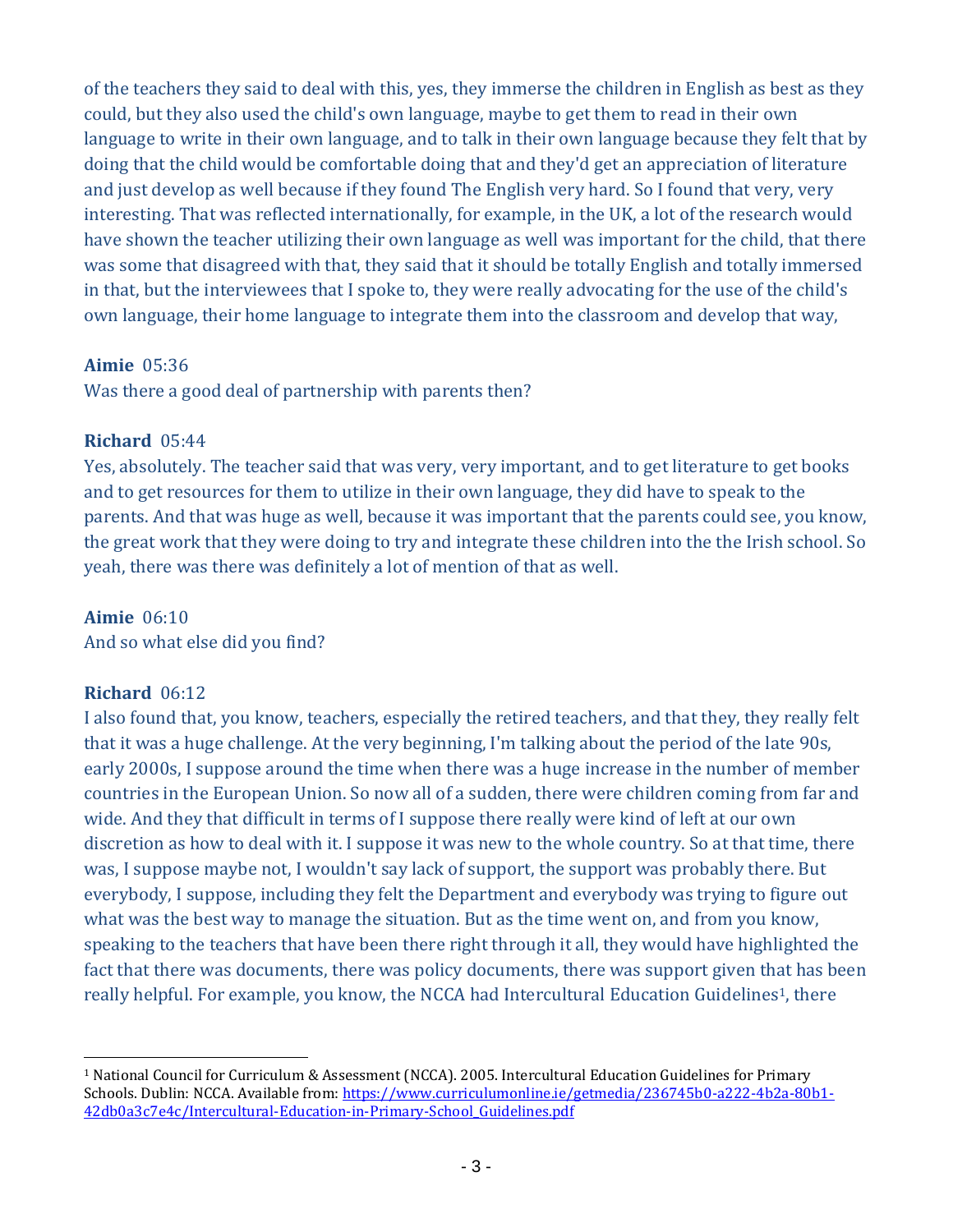was Diversity and Equality Guidelines in 2006. And the Diversity Equality and Inclusion Charter<sup>2</sup> in 2016, these policy documents have been huge, and they were highlighted, particularly by one principal, who had been there right up until 2017. So, you know, support has really changed and has developed, and it's there for the teachers now, so I found that it was difficult at the start, there's still challenges, the current teachers said, there are still challenges, but there is support there now for them, you know, documents for them to refer to, and the support there to help manage these challenges.

#### **Aimie** 07:57

What did you learn then, from having done your research?

#### **Richard** 08:00

I think, for myself, as a teacher, I definitely learned some fantastic strategies, you know, to use in the classroom, myself, and like in every school that I have taught in, as a substitute teacher, now as a teacher myself and also even on placements, I've learned strategies now, and I see myself thinking of these strategies, and thinking of these interviews, when I'm inside the classroom and a situation arises - thinking, okay, the research I did has been a huge help to me, because it gives me something, it gives me a base to work from as well, and a support to me as a newly qualified teacher, you know, information and strategies to help with issues of intercultural diversity. So, I was carrying out this research as part of my PME course and I suppose the idea behind it really was that we would gain research skills, which we absolutely did, and also, I suppose, to research an area in education that would help develop our own practice as a teacher. And, you know, one area that I had an interest in was EAL, which is English as an Additional Language and the integration of pupils from different countries into the, into the classroom.

#### **Aimie** 09:24

What was the best piece of advice you were given when you were doing your research?

#### **Richard** 09:28

The best piece of advice, I got lots of good advice, but I suppose one thing that always sticks like there is a lot of reading to do in terms of your research, you know, you really helped this research to be a success. So it's to keep on top of that, but I think the best advice we got was that for the summer period, when we were off, even just do one reading a day, you know, it might take you 15 minutes, but for me, by doing that it really made...It is what it's work, it's hard work. But if you pile everything up, there's gonna be pressure on you. But if you can keep that pressure at a minimum, it will be much more enjoyable process and you learn a lot more so by doing one reading a day, over the summer period there when I had no other deadlines to meet and no other placements or

l <sup>2</sup> Department of Children and Youth Affairs. 2016. Diversity, Equality and Inclusion Charter and Guidelines for Early Childhood Education. Dublin: Government publications. Available from: <https://assets.gov.ie/38186/c9e90d89d94b41d3bf00201c98b2ef6a.pdf>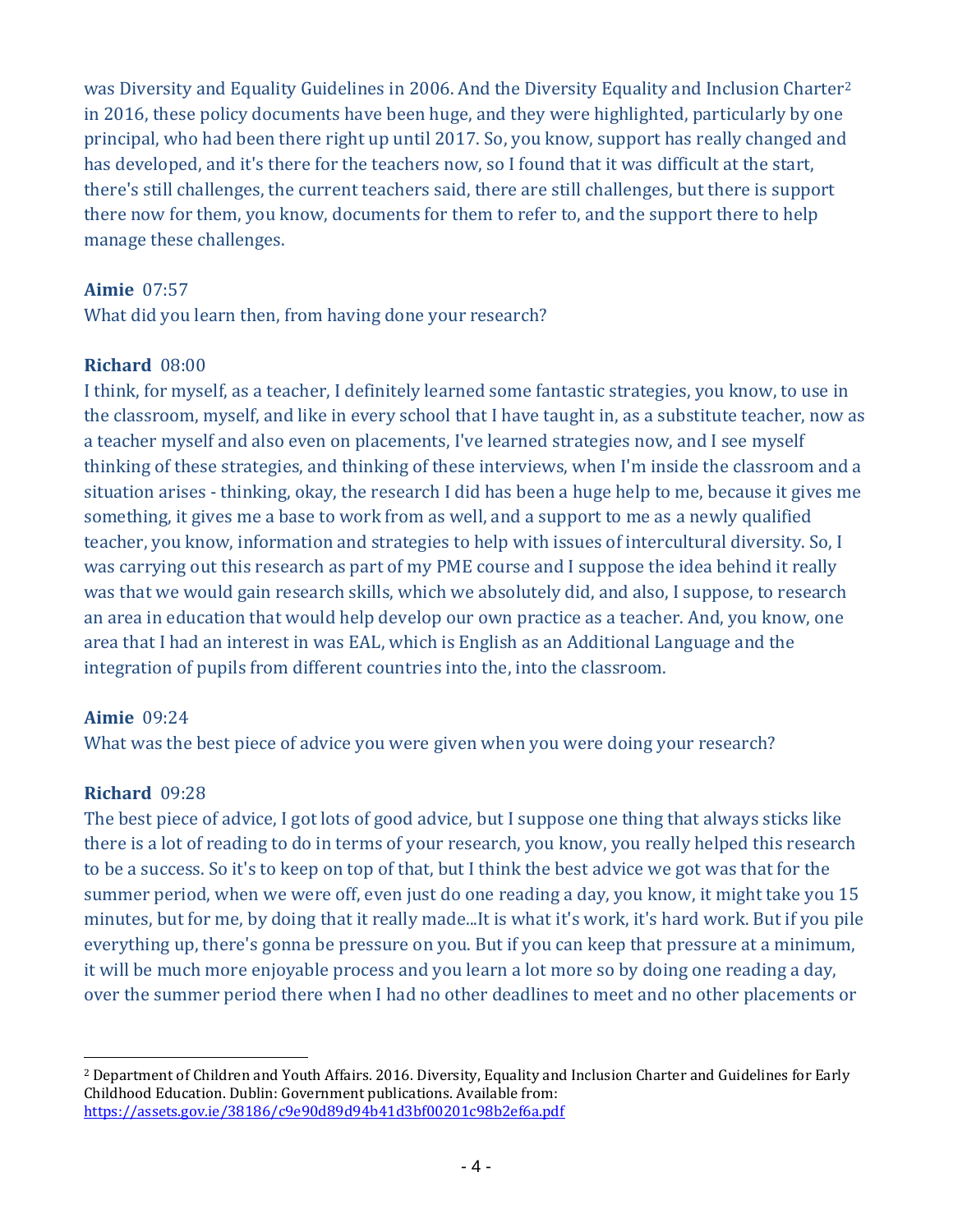essays to be doing that really helped with my research. So that was probably one of the best bits of advice that I got.

#### **Aimie** 10:25

Has that helped you now as a teacher?

#### **Richard** 10:27

Absolutely, I think it's just not to let things pile up. You know, I think as a teacher, every teacher will be able to empathize with the fact that there's always something different comes to your door, in terms of paperwork, you obviously have a lot of planning to do, you have a lot of, you know, reflecting to do and just general paperwork for different situations. And it is very easy to just start stacking that up, as it would have been with readings in the in the research to just say look like I'll get it there, but I'll read it another time. All of a sudden, you've 30 readings to do in two days, or you have 30 pieces of paperwork to do inside the classroom. So that organization, I think it's an organization skill and as a teacher, you need to be organized. It definitely helped me as I say, I'm, I'm happy that I'm quite organized on the classroom, I keep on top of paperwork and planning and things of that. And that helps my practice as a teacher, my job as a teacher, because I'm more effective. If I'm under pressure with paperwork, I'm not as effective as a teacher. So it's definitely helped with that side of things

#### **Aimie** 11:31

We hope that you're enjoying this podcast episode. And if you'd like to read our researchers published work, please visit www.STER.ie for all details, a full transcript of this recording will also be available.

#### **Aimie** 11:44

What part of the process did you find most enjoyable?

#### **Richard** 11:47

The interviews without a doubt? You know, like the reading is great, but some of the reading as you can imagine, you're going through and you're thinking, is this really helping? So the reading, I found some wonderful stuff reading but the interviews were massive. That was the most enjoyable part for me. I mean, you're speaking to people that have first hand experience of what you're interested in, you know, so and you can focus it, you can focus the questions. So, you know, they're so effective. They're so you're not wasting any time with the interviews. And you learn so much. And I learned so much from the interviewees, they were so accommodating and so honest, I felt, you know, they're just they really engaged in the, in the research with me. And yeah, definitely, I just found them really, really, really interesting.

#### **Aimie** 12:35

So it was a good thing that you had an opportunity to actually talk to people.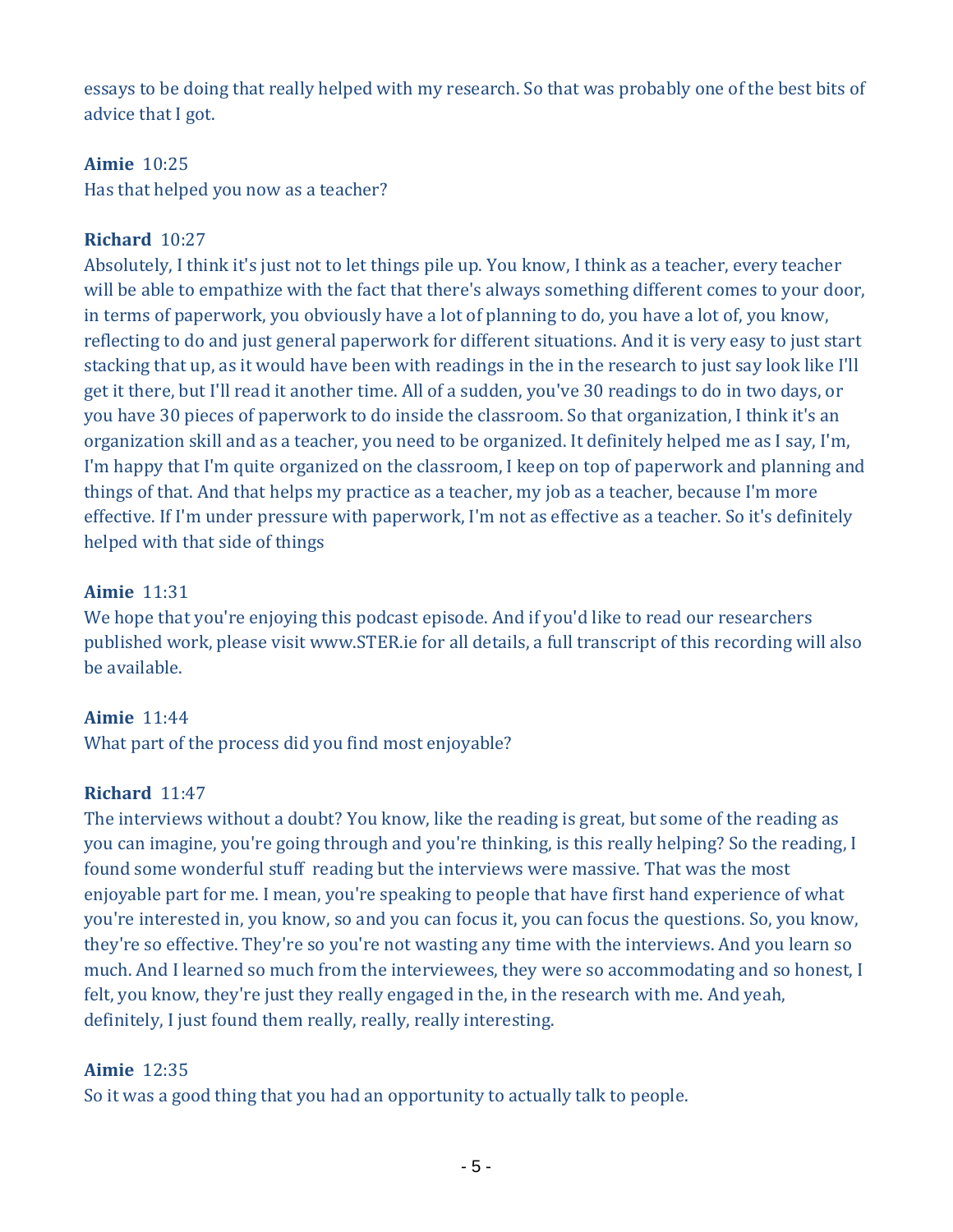#### **Richard** 12:38

Oh, absolutely. Yeah, I think I think So if, for me, if I was to offer, you know, advice myself to some of the research, I think, if you can, if you can do it in that qualitative, where you have interviews, I think it's massive, because the interviews for me were just brilliant, they're really, really informed my research massively, you know, so I just talking to people who have first hand experience, that was the, that was the key.

#### **Richard** 13:05

And that's the thing as well, I feel like if I hadn't done a case study, if I was just picking out teachers at random for my sample you could be getting teachers and you could spend 15 minutes doing an interview with them and they're really kind of telling you at the end of it, I don't have that much experience with intercultural, whereas this case study was more focused, and they all had firsthand experience. So it really helped, you know, so I found the interviews great. Things like questionnaires you see as well. I know they're in a different style of research. They're good. But you know, for something like this, you wanted to get the first-hand the real experience to the stories and the memories and the firsthand experiences was what was important.

#### **Aimie** 13:47

Okay, so what are your top tips for engaging in teacher research? So whether it's doing a dissertation or actually doing research in your classroom?

#### **Richard** 13:56

First of all, I suppose it's like I was saying about the advice - it's to stay organized in any, any research centers, and to just you have deadlines, and you have people especially so for teacher research, you know, we had a fantastic lecturer helping us and set us deadlines, and there was once or twice yeah, as organized as I thought I was, there was times where you just didn't meet maybe a deadline. But looking back, if I had have made the deadline, it would have made things easier. So organizing yourself getting organized and trying to stick to deadlines as well - I want to get these interviews done by this date; I'm going to get these questionnaires done; I'm going to get these readings done. If you can be organized, if you can get things done as you plan and you can do it. Listen, as busy as we were in the PME and we were busy. It is a very, very hectic course. There was time to get these things done but what happens is that at times we can leave things build up as they said, and that's where it gets becomes hard but if you can stay on top of it I found when I did stay on top of my research in terms of being organized, it was a breeze and it was enjoyable because you're really, I suppose you're you're taking in what you're reading, you're, you're really good at giving yourself the time to go through the interviews properly, and you're really learning from it. Whereas if you're doing 10 readings in two days, that's a hard thing to do. And you're not, you're not actually doing it right, then my best bit of advice to anyone doing it, get yourself organized right from the start, don't put it off from day one, do something you're interested in as well, actually, if I could say that, on top of that, do research something you're interested in, find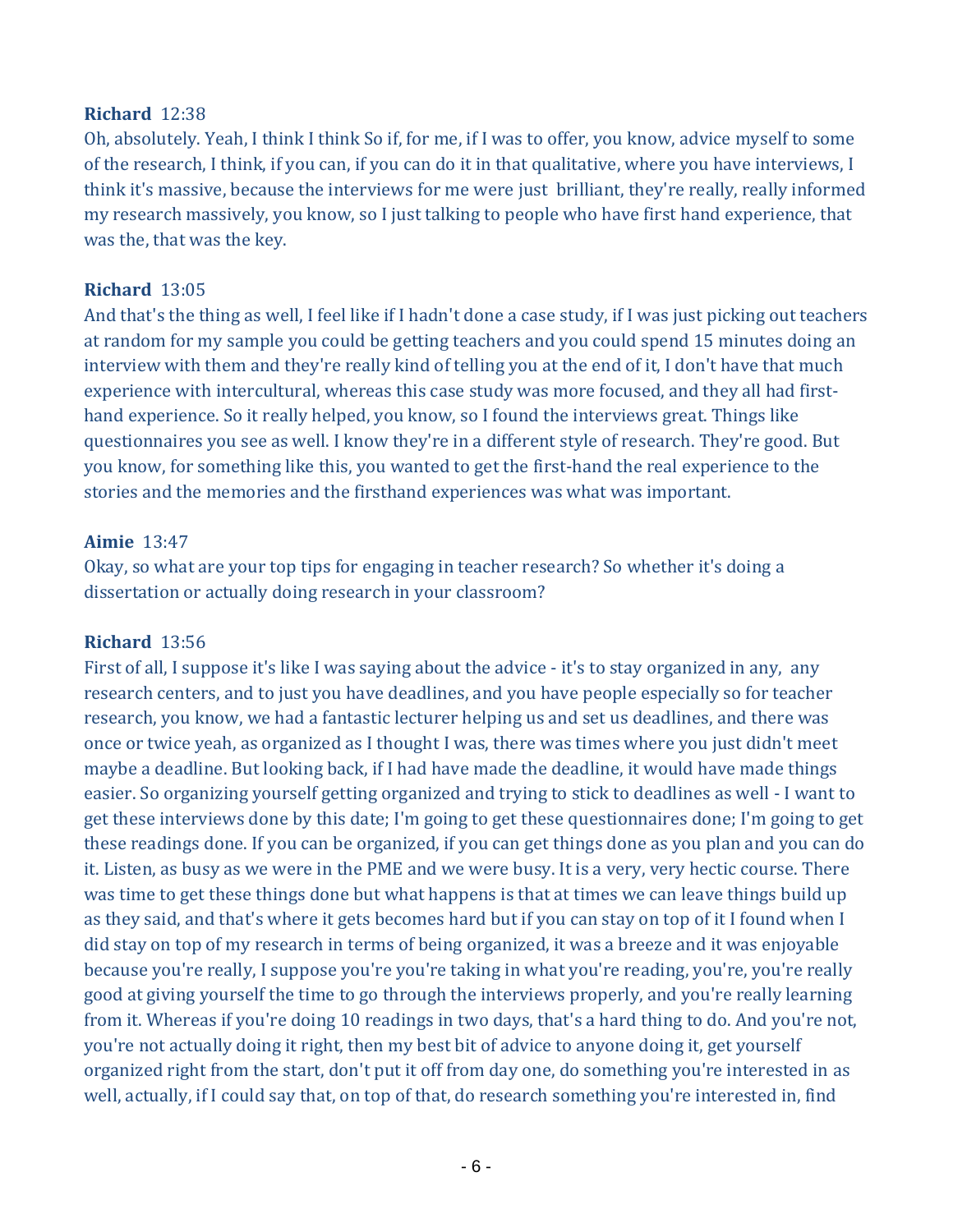something to a small bit of reading and find something you're interested in, don't just pick something for the sake of getting this done, do something that you actually have an interest in, that will also help it. And then once you have that, get going, get organized, get some advice on how to start and get going on it get reading, and stay organized.

#### **Aimie** 15:46

Do you ever find yourself thinking about the research that you did now in the classroom?

## **Richard** 15:51

Absolutely. As I said previously, like that often, whether it was as a substitute teacher, where am I got a week or two was working in a certain school, and there may have been a lot of intercultural diversity or even in the school, I'm in now, like, in every school that I've been in, you know, there has been intercultural diversity. So you do face it, and the things that I learned in the research, especially from the interviews, from talking to teachers that had first hand experience, the stuff I learned there, is invaluable. Like, it's just wonderful. It's so it's such a big help, to me, you know, and also even stuff that I learned from the readings, just doing the readings, you've strategies that teachers have done internationally. So things you know, as I said earlier, about using the the language, the child's own language, I find now if a child is struggling with English, it can be frustrating, they could have wonderful polish. So if you can give them a book every now and then in polish their love it, and they're not getting turned off, you don't want them to get turned off. And so little ideas like that, or other ideas that I definitely thought were fantastic. I have suggested this, or will suggest it say and I've suggested in our schools is intercultural, intercultural days, learning about the different cultures, the teachers that I interviewed told me that they were fantastic experiences. And it just really helped the children to integrate properly. So things like those intercultural days, I really think they're a great, great thing to do as well.

## **Aimie** 17:21

Do you think it was worthwhile, then, that you did this particular research for you as a teacher?

## **Richard** 17:27

Oh, yeah, definitely. Definitely, as I said, in the last 20 years, the demographics of this country have completely changed. You know, in my research, I, there was one stat of 612,000 people speak a different language at home of a population of four and a half to 5 million. So that's a big, big number. So there is, for me I could see it that this was a challenge and an opportunity that I was going to face in school. So I wanted, I suppose for me, the benefit that I've got out of it is I've got strategies and ideas, to manage challenges. But I've also got ideas, to utilize the opportunities that are there as a result of intercultural diversity.

## **Aimie** 18:09 What kind of opportunities?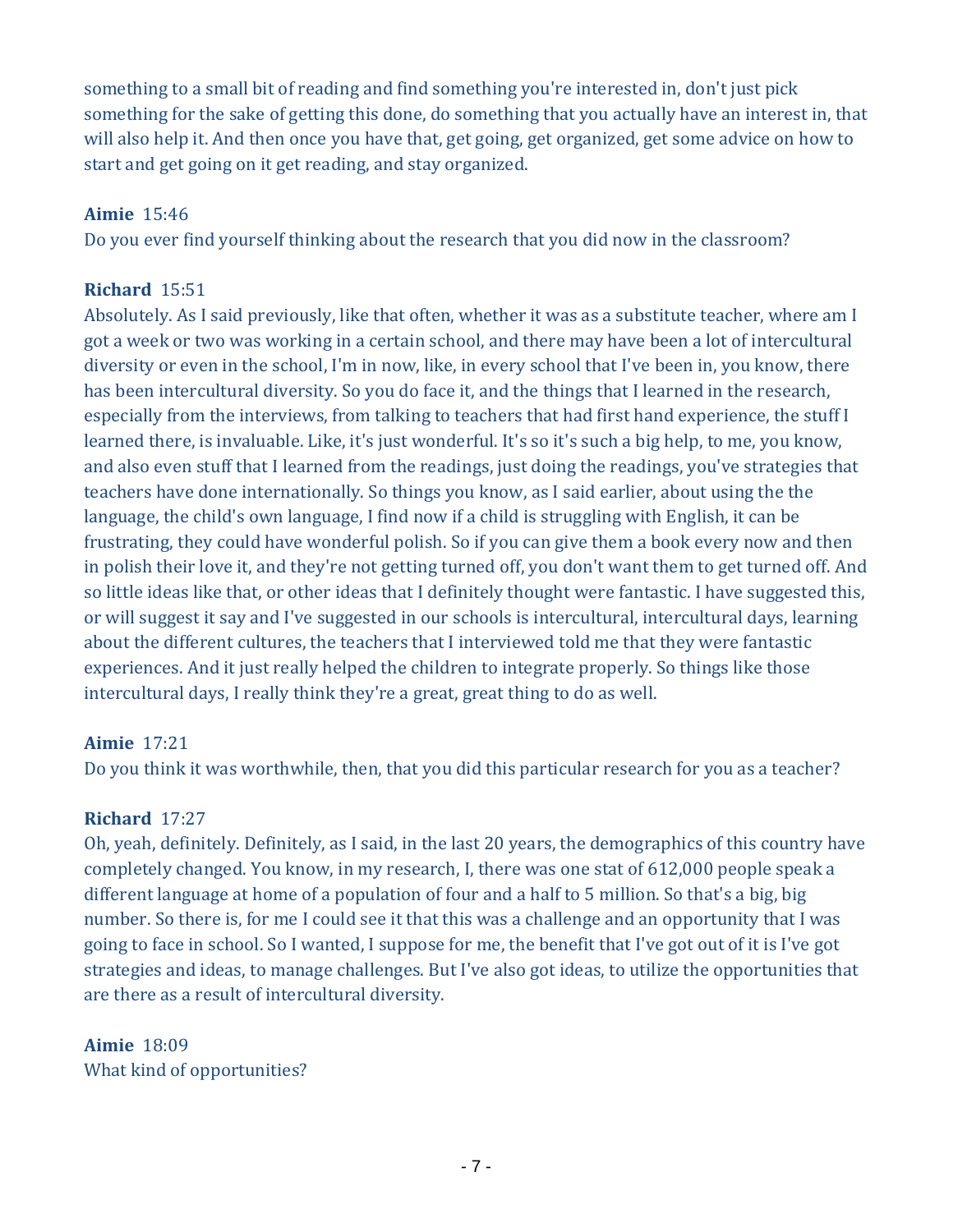#### **Richard** 18:10

I said, the intercultural education days, getting the children to even we do things in school like 'interest talks' and new kids love to talk about the home country. So giving them that opportunity to come up and tell the rest of their class about their home country, it's good for them to do that. But it's also good for every child in the class to learn about it, they're fantastic opportunities. And for me, as a teacher, it's to be open to learning about different countries, that's where you would for me as a teacher, I would feel that instead of just immersing them in English, and kind of totally ignoring the fact that they're from Poland, or from Pakistan, I'm to find out about that country, you're learning, they're learning and the whole class are learning. So there's huge opportunities, you just have to make use of them.

#### **Aimie** 18:56

If you were allowed to put up a billboard, at the entrance of your college - that students and teachers will see every day - what would it say?

#### **Richard** 19:04

I think, I probably not the best person to be designing these things, I would never do in advertising. But I think for me, and just talking to classmates, people are a little bit afraid of research, I think they find it's a big job, it's a hard job. But as I said to you, if you stay organized, and you're doing something that you're interested in, it will be a success. So it's encouraged people to not be afraid of research, I would simply be saying, you know, I'd use four words, Learn, Explore, Discover, Research.

#### **Richard** 19:36

So I just think, definitely, people should engage in research and do something that they're interested in and they'll enjoy it. And they go out to like, I would say, as with any teacher that is teaching a class where there is intercultural diversity, that take that little bit of time, you know, give yourself that time to do a small bit of reading. Listen, I know as teachers we're very busy. but just taking a bit of time will make your life easier and that child's life easier. That's what I got from the research that there is documents out there. There's documents, the NCCA documents; the Department of Education documents; there is policy documents that can help. And there's also some lovely articles on this topic as well, that you could look up and you just by Googling it, you might get some information, definitely take the time to do a little bit of reading. And of course, the other thing I'd say as well is that what I got from the interviewees is to talk to the parents to get them on board with what you're doing, and listen to their concerns or their ideas on how to best help the child because they're the primary educator and they will be your best resource. Definitely talk to the parents as well.

#### 20:49

We hope that you've enjoyed this podcast episode. And if you want to read our researchers published work, please visit STER.ie for details. A full transcript of this recording will also be